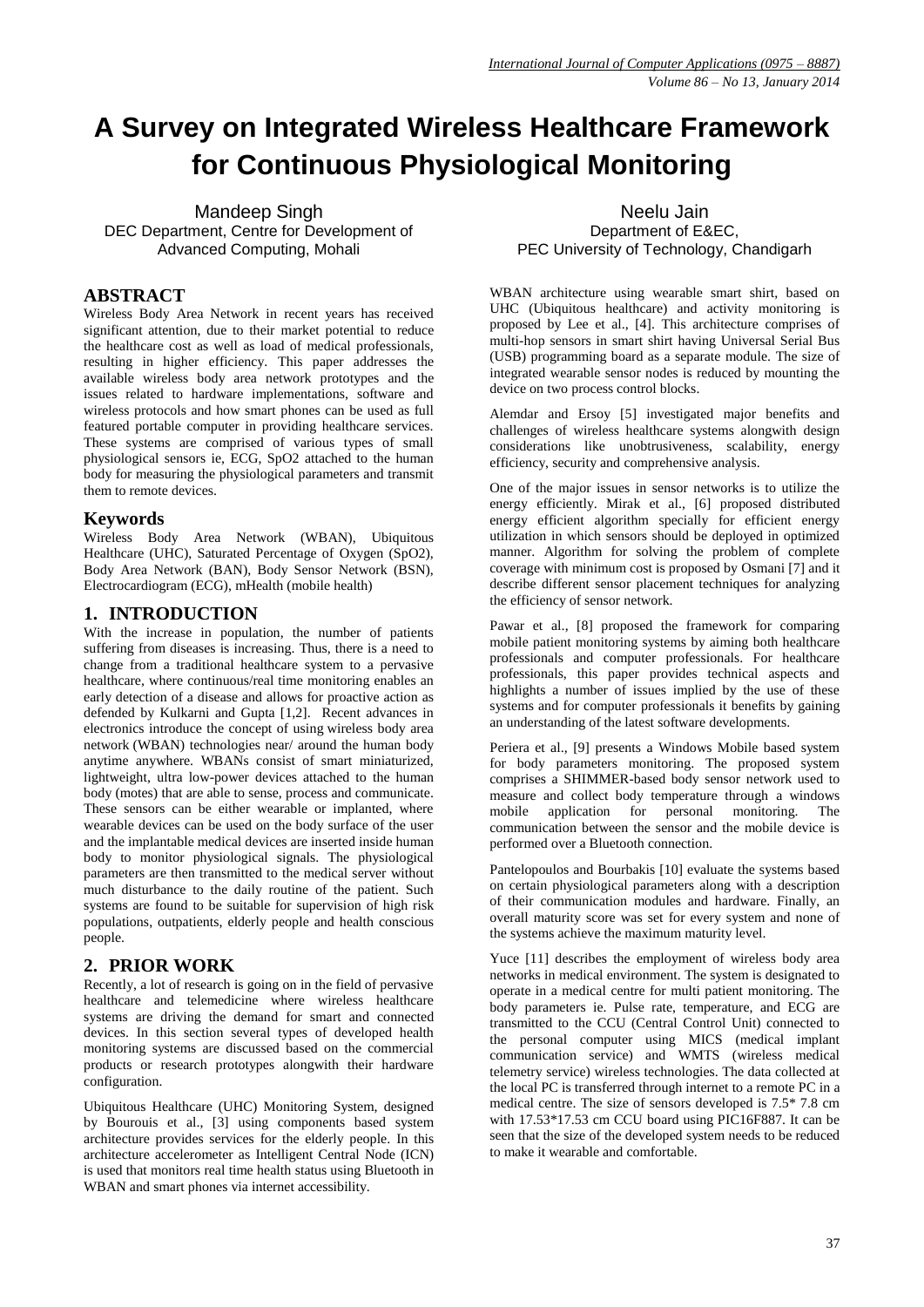Table 1 gives a comparison of various prototypes developed along with their corresponding measured physiological signals. The measurement of these vital biosignals leads to estimate overall user's health condition at any given time by collecting real-time physiological parameters and their subsequent processing for feature extraction.

| Project<br><b>Title(Institution)</b>                                       | <b>Hardware</b><br>description/power<br>requirement                                   | Communication<br><b>Modules</b> | <b>Measured</b><br><b>Signals</b> | <b>Medical</b><br><b>Applications</b>                      | <b>Comments</b>                                                                    |  |
|----------------------------------------------------------------------------|---------------------------------------------------------------------------------------|---------------------------------|-----------------------------------|------------------------------------------------------------|------------------------------------------------------------------------------------|--|
| LiveNet (MIT<br>$[12]$                                                     | PIC based SAK2<br>data acquisition<br>board, uses 3.3 V<br>and 5 V regulated<br>power | Wires, 2.4GHz<br>radio, GPRS    | ECG,<br>EMG,<br><b>GSR</b>        | Epilepsy seizures<br>detection and<br>behavior<br>modeling | Consumes more<br>Power                                                             |  |
| Magic (Univ. Of<br>Milan, Bioeng,<br>Centre & cardiac<br>Rehab. Unit) [13] | Vest with Textile<br><b>Sensors</b>                                                   | Bluetooth                       | <b>ECG</b>                        | Recording of<br>Cardiac signals on<br>PC                   | Data shows good<br>quality of signal most<br>of the time                           |  |
| <b>Smart Vest</b><br>(National pr. on<br>Smart Materials,<br>India) $[14]$ | Vest with woven<br>sensors using<br>microcontroller                                   | Woven wires                     | ECG.T.<br><b>BP</b>               | General Health<br>monitoring                               | Motion artifacts and<br>base line wander<br>gives inaccurate<br>readings           |  |
| Personal health<br>Monitor (Un. Of<br>Tech. Sydney) [15]                   | <b>Biosensors</b>                                                                     | Bluetooth,<br><b>Biosensors</b> | <b>ECG</b>                        | Heart attack self<br>test using nokia<br>mobile            | Not 100% accurate<br>system as it gives<br>false information<br>about heart attack |  |
| Design of<br>Environments for<br>[16]<br>ageing                            | Atmega 1284p based<br>hardware, uses 3.3V<br>and 5.5V supply                          | Bluetooth                       | ECG.T                             | For self<br>monitoring using<br>wrist based watch          | Consumes more<br>power                                                             |  |
| * BP: Blood Pressure, GSR: Galvanic Skin Response, T: Body Temperature     |                                                                                       |                                 |                                   |                                                            |                                                                                    |  |

#### **Table 1: Comparison of sensing prototypes developed**

A lot of manufacturers like Nonin [17], Philips [18], Nellcor [19], Redding Medical [20], and others are providing commercially available sensors for health monitoring. Other examples are the heart rate monitors manufactured from polar and Blood pressure machine from Omron for display of vital measurements.

Though the above systems use new innovative sensors, but they disturb the user mobility and comfort and lack in terms of the number of vital parameters being monitored. New and interactive ways of communication between patients and healthcare providers can reduce the health-worker to patient ratio. Smartphone applications and replacing the available sensors with the low cost, miniaturized healthcare sensors proved to the vital tools in low cost healthcare management.

## **3. SMARTPHONE BASED WBAN HEALTHCARE SENSOR FRAMEWORK**

Currently increase in demand of smartphones and its exposure with 3G and 4G boost the adoption of healthcare systems rapidly. Thus there is a need to design, develop and integrate the low cost healthcare sensors with smartphones which can make healthcare accessible to anyone, anytime, and anywhere by eliminating constraints such as time, location. A typical example of mobile based WBAN structure using smartphones for monitoring real time physiological parameters is shown in Figure 1. A WBAN is heterogeneous in nature and may include many devices ie. ECG, Blood Pressure, SpO2 etc. collectively attached to the body and has the characteristics of general wireless sensor networks.



#### **Fig 1: WBAN Healthcare Sensor Framework**

The WBAN is formed by three types of modules:

## **3.1 Module1: Vital Physiological Parameters Monitoring Device**

This section provides a summary of various sensor technologies which can be integrated as a part of wireless health-monitoring systems along with their typical uses in Table 2.

The detail of the sensing technologies along with their measuring methods is given below:

#### *3.1.1 ECG Sensor node:*

Currently most of the telemedicine systems involve ECGs with 12-15 leads. Usually electrodes are fixed on a patient's chest, both arms and the right leg, and sense the cardio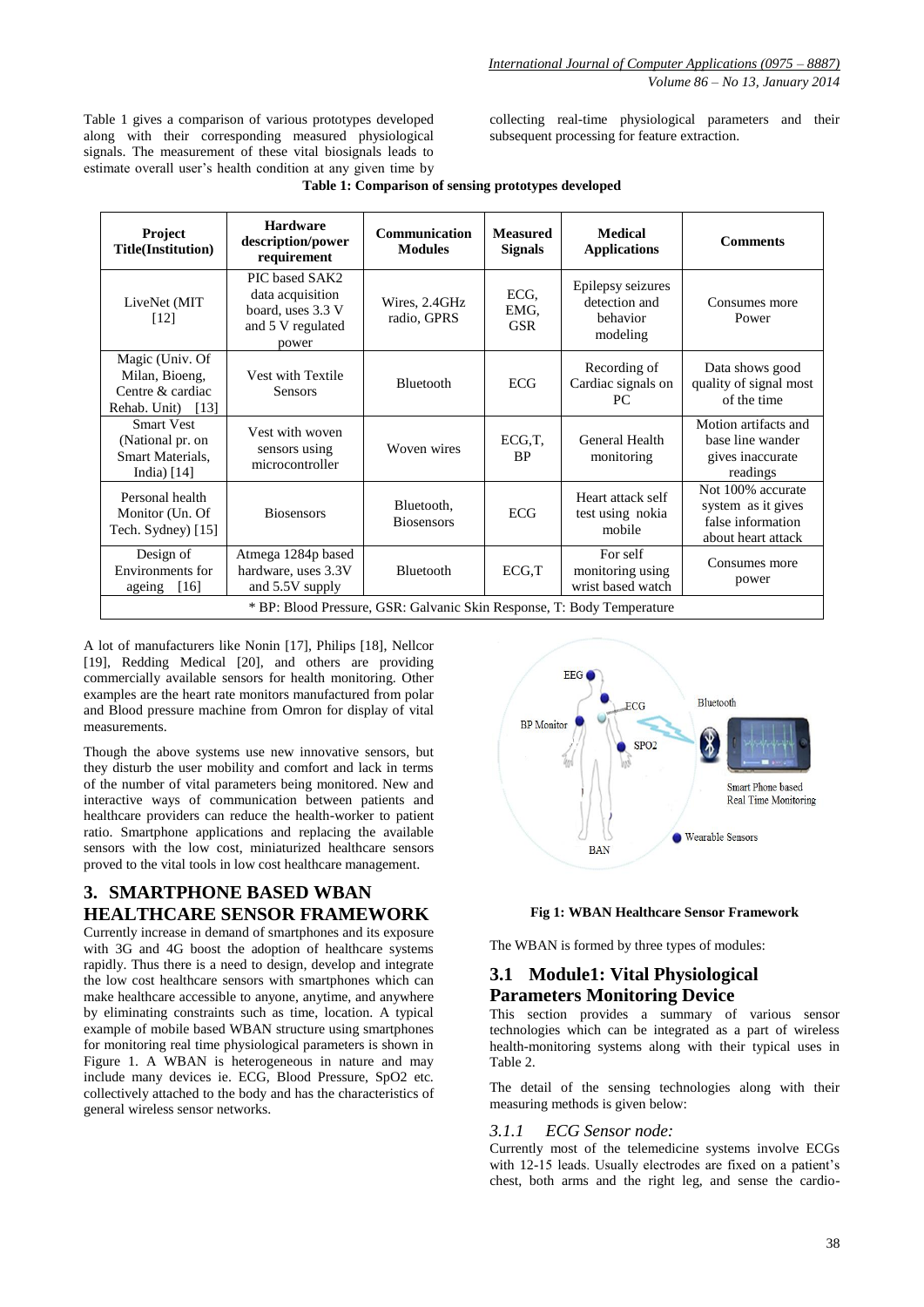rhythms and electrical impulses in a short time period. However attaching a number of electrodes makes patients uncomfortable during the examinations and this type of cardiac examination takes more than 30 minutes. To avoid these difficulties, a continuous wireless ecg is required to be developed which would be wearable and utilise minimum number of electrodes with low power consumption.

## *3.1.2 Blood Pressure node:*

Blood pressure systems are based on Oscillometry method or PTT (Pulse Transit Time) method. Generally cuff based sensors employ a pressure cuff, pump and transducer to measure blood pressure in three phases: Inflation, Measurement, and Deflation. Cuffless type machines are used in ICU (Intensive Care Unit) where blood pressure is calculated by measuring Pulse Transit Time from ECG and PPG (Photoplethysmography) sensors. It is very important parameter for cardiac patients.

## *3.1.3 Integrated blood oxygen saturation, heart rate and skin temperature node:*

Pulse oximeters measure arterial blood oxygen saturation by sensing absorption properties of deoxygenated and oxygenated hemoglobin using PPG (Photoplethysmography). A basic meter comprised of a red and IR sensors attached to a patient's earlobe, toe, finger or other body locations and data acquisition system for the calculation and display of oxygen saturation level, heart rate and blood flow. It is recommended during surgery and post trauma care.

# **3.2 Module2: Wireless Communication Standards for WBAN**

Figure 1 illustrates transmission of physiological parameters from the biosensors to the mobile phone. In the overall context of transmission of data, it can be handled either by wires or by multiple wireless links. Wires hindered the user's mobility and comfortableness and moreover there is an increased risk of system failure. A more favorable approach to this matter is the use of some integrated type of flexible autonomous wearable wireless sensors to transmit the parameters collected from sensors. Table 3 gives the details of the various unlicensed wireless healthcare standards. To make the power consumption and size of the device low, short range device Zigbee and Bluetooth are used.

# **3.3 Module3: Software development Phase for WBAN:**

Software has a well defined interface to integrate hardware and application programs. During software development phase the designer has a choice of programming platforms for improving software productivity. Software includes three levels: firmware, operating system, application software stacks. Operating system used by designer for developing mobile phone based applications can be Android OS, Blackberry OS, Windows mobile OS and apple iOS etc. The most preferred mobile devices today are based on Android and apple iOS operating systems. Each of these operating system developers and users are constantly trying to outdo the other.

| Sr.<br>N <sub>0</sub> | <b>Sensor</b>                                 | <b>Measurement</b><br><b>Method</b> | <b>Functionality</b>                                                    | <b>Traditional</b><br><b>Measuring Method</b>            | <b>Emerging</b><br><b>Technologies</b>                                                                                | <b>Current</b><br><b>prices</b> (wireless<br><b>Bluetooth Based</b><br>Sensors) |
|-----------------------|-----------------------------------------------|-------------------------------------|-------------------------------------------------------------------------|----------------------------------------------------------|-----------------------------------------------------------------------------------------------------------------------|---------------------------------------------------------------------------------|
| 1                     | Electrocardiogram<br>(ECG)                    | Noninvasive                         | Electrical<br>activity of heart                                         | 12-Leads and ECG<br>machine                              | 1-Lead, 3-Lead<br>and 5-Lead ECG                                                                                      | Schimmer \$147<br>Alivecor \$199                                                |
| 2                     | Blood pressure<br>(Systolic $&$<br>Diastolic) | Noninvasive                         | Arterial pressure<br>measurement                                        | Sphygmomanometer                                         | Determination<br>using red and<br>infrared light<br>passing through<br>pulsating blood in<br>vascular tissue.         | ihealth \$99.75                                                                 |
| 3                     | Oxygen saturation                             | Noninvasive                         | Indicates the<br>amount of<br>oxygen in<br>patient's blood              | Lancets, Test strips<br>and Oximeter                     | The red LED<br>measures<br>deoxygenated<br>hemoglobin and<br>the infrared LED<br>measures<br>oxygenated<br>hemoglobin | <b>CMS-50E \$106</b>                                                            |
| 4                     | Heart rate                                    | Noninvasive                         | Frequency of<br>cardiac cycle                                           | Stethoscope                                              | <b>Acoustic Sensors</b>                                                                                               | CMS-50E \$106                                                                   |
| 5                     | Skin<br>temperature                           | Noninvasive                         | Measure of<br>body's ability to<br>generate and get<br>rid of body heat | Thermometer $-$<br>typically mercury or<br>alcohol based | Non-touch<br>infrared based<br>digital<br>thermometer                                                                 | <b>NA</b>                                                                       |
| 6                     | Serum Glucose                                 | Invasive                            | Measure serum<br>glucose level                                          | Lancets, Test strip<br>and Glucose meter                 | Based on thermal<br>emission<br>spectroscopy                                                                          | <b>NA</b>                                                                       |

**Table2: List of Physiological Parameters**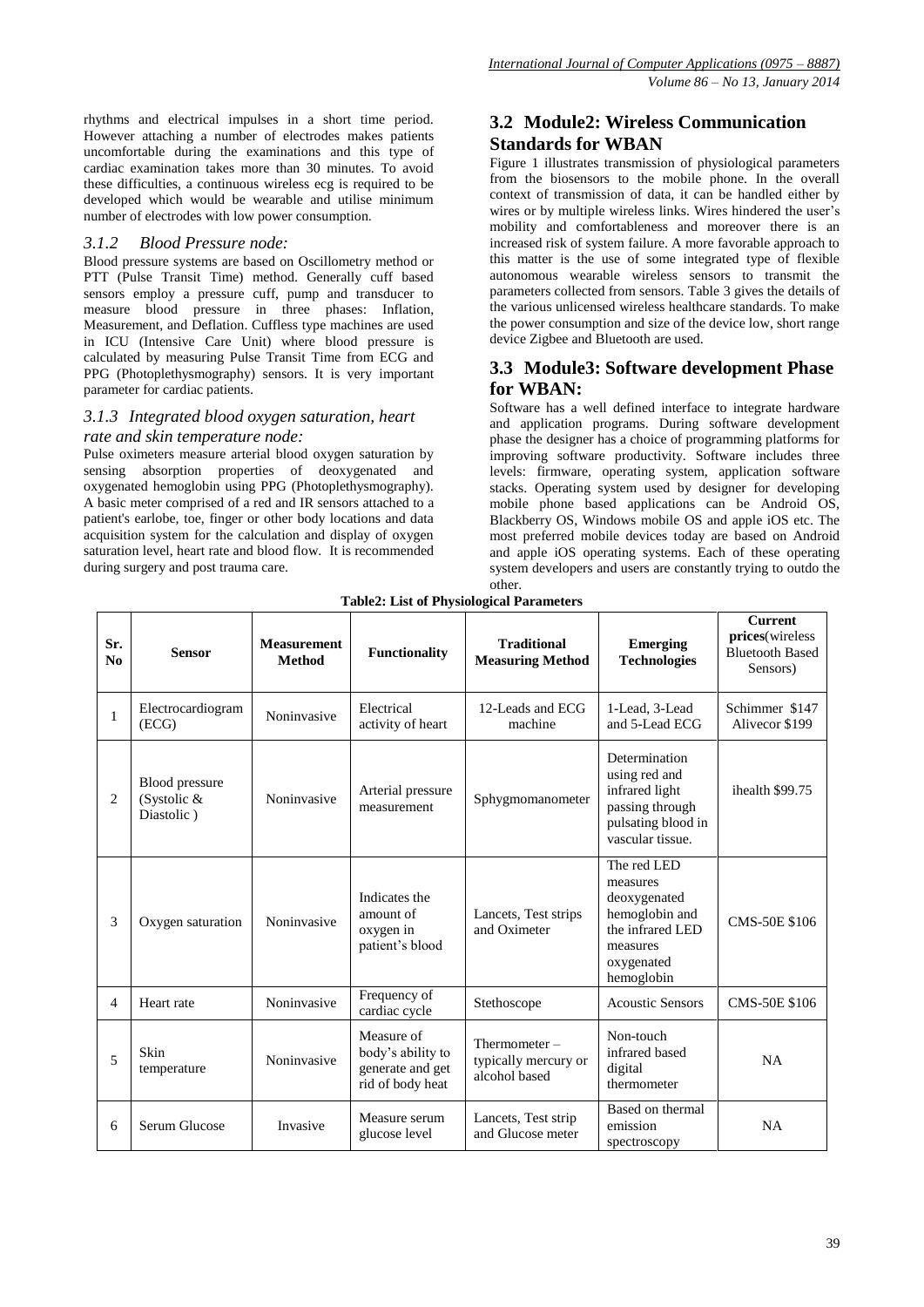| <b>Wireless</b><br>Standard | Range          | Data<br>rate<br>(max).        | <b>Power</b><br>consumed | <b>Frequency</b>             |
|-----------------------------|----------------|-------------------------------|--------------------------|------------------------------|
| Zigbee                      | $10-$<br>75m   | 20kbps/<br>40kbps/<br>250kbps | 30mW                     | 868MHz/91<br>5MHz/2.4<br>GHz |
| <b>Bluetooth</b>            | $10-$<br>100m  | 1-<br>3Mbps                   | $2.5 -$<br>100mW         | $2.4$ GHz                    |
| <b>IrDA</b>                 | 1 <sub>m</sub> | 16Mbps                        |                          | <b>Infrared</b>              |
| 802.11g                     | 200m           | 54Mbps                        | 1W                       | 2.4GHz                       |

## **4. ISSUES OF WBAN**

The developer of the wireless medical devices compared to stationary equipment has to take additional user requirements into account. Also, instead of first designing a functional prototype and then making it wearable both tasks need to be tackled concurrently, in order to avoid costly redesigns. In this section discuss open research problems in WBAN are discussed and some potential solutions are suggested.

**Small and light weight:** In general a lot of biosensors used in current healthcare systems tend to have bulky size and may require very specific on body placement or body postures to provide reliable measurements. Further improvement in advanced sensor design and miniaturization is required to appropriately address these shortcomings.

**Low power:** Power consumption appears to be the biggest technical issue and performance bottleneck in current implementations. Biosensor systems should be able to operate maintenance free for long periods. Further research in power scavenging techniques, low power transceivers and improvements in battery technologies promise to solve this problem.

**Reliable communication** in WBANs is of utmost importance for medical applications and it could be dangerous or even fatal for false readings to appear on a patient's monitor output. Medical sensors vary with required sampling rates, from less than 1 Hz to 1000 Hz and these are subject to very sensitive information about patients. One approach to improve reliability is to perform on-sensor signal processing where instead of transferring raw data from a sensor, we can transfer only particular information about a event by performing feature extraction on the sensor.

**Sensors:** Novel applications depend on new sensor concepts, which cannot easily be integrated into standard electronics or housings. Also, where direct physical contact with the user is required, biocompatibility issues may influence the sensor principles and signal post-processing. The biosensors used, need to be unobtrusive in order to be worn as a daily accessory without looking like a medical device.

**Interoperability:** Wireless medical sensors must have the capability to integrate different types of medical services and should allow users to easily assemble a robust WBAN depending on the user's state of health. This promotes vendor

competition that would eventually result in more affordable systems.

**Interference:** There is the possibility of interference that might come from other types of wireless communication or

Bluetooth devices or in some cases some EM devices operating in the vicinity. It is clear that information from one person's network should not manifest itself on someone else's display system. Different mechanisms should be adopted to ensure robustness and to make sure that data frames gets through to the correct receiver without collisions or other errors.

**Bandwidth:** There is a direct relationship between frequency and tissue warming, the higher the frequency of the EM signal, the higher is its absorption by the tissue and more the tissue warming [21]. The frequency range selected for communications plays an important role in the design and performance; hence it is desirable to use lower frequencies for communications. To avoid excessive radio interference, it may be advisable to use the designated, unlicensed ISM (Industrial, Scientific and Medical) frequency bands .

**Data Rate Capacity:** How much data is possible to transfer per unit of time between the nodes and the mobile phone in a sensor network is of importance.

**Real Time Synchronization:** The ability of the network to transmit data in real time, without error, is important in this project. Time synchronization between sensors and mobile phone in BAN needs to work seamlessly.

**Security:** The security in wireless networks is always of great importance. In sensor networks it is especially important to have integrity and authentication. Integrity means that the data at the receiver is the same as at the sender and has not been accidentally or maliciously modified, altered, or destroyed. Authentication is a concept within computer security that means to make absolute sure that the sender really is who it claims to be.

**Cost:** To be able to compete in the international market it is essential that the components are at lowest possible price. This is very important when the product is mass-produced.

## **5. CONCLUSION AND FUTURE SCOPE**

This paper reviewed continuous health monitoring based on the state-of-the-art research and development of wireless sensor-based systems. The study shows that WBAN has the potential to revolutionize healthcare by providing low-cost solutions. In future there are still a lot of challenges and issues that need to be resolved as discussed above for wireless healthcare systems. Based on the macro-trends and current market interests, it is concluded that there is a need to develop/integrate low cost wireless healthcare sensors (ECG, BP, SpO2, Body Temperature) which are easy-to-use, reliable, minimally obtrusive, multifunctional and accepted by patients and other users. Use of smart phone applications based devices is expected to revolutionize the mHealth market by improving healthcare delivery and dissemination of medical information. It can be seen that Android dominates the 81% of the world smart phone market and WBAN designed using android based phones serves as a alternative to expensive hospital medical equipments and has the potential to reduce the per capita cost of healthcare, while simultaneously maintaining or improving quality of health care.